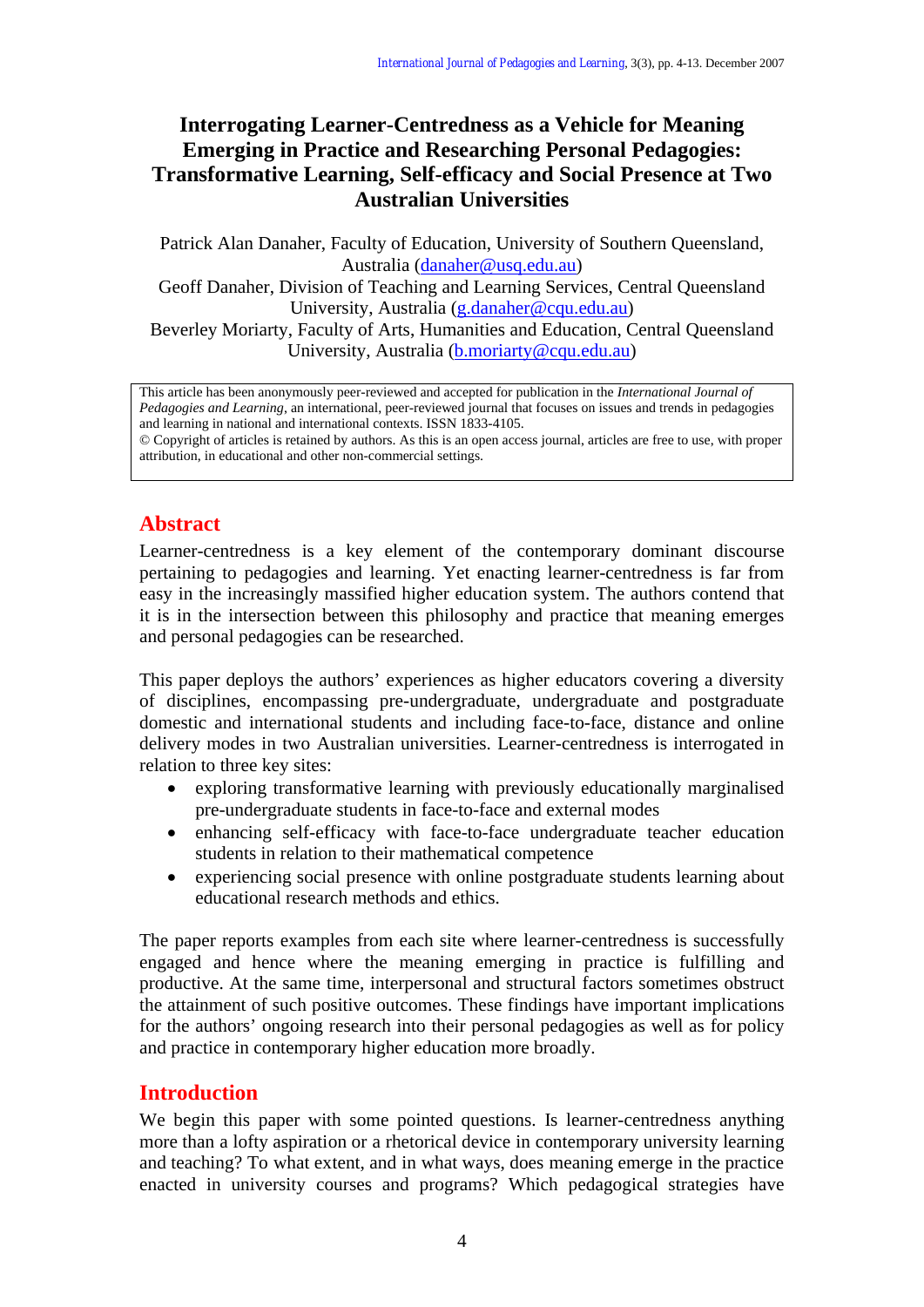proved effective in assisting learner-centredness to generate productive and sustainable meaning-making by learners and educators alike? How does addressing these and related questions link with a commitment to, and the outcomes of, the ongoing process of researching personal pedagogies?

In interrogating this hoped for connection between learner-centredness on the one hand and the emergence of meaning in practice and researching personal pedagogies on the other, the authors draw on their separate and shared experiences, each exceeding 15 years, as educators in two Australian universities working across a range of disciplines, levels and modes. For ease of analysis, each author has focused on a single selected concept commonly associated with learner-centredness and examines that concept through its relationship with a particular group of students working with a specific mode of educational provision. Thus the interrogation of learnercentredness is conducted in relation to:

- exploring transformative learning with previously educationally marginalised pre-undergraduate students in face-to-face and external modes
- enhancing self-efficacy with face-to-face undergraduate teacher education students in relation to their mathematical competence
- experiencing social presence with online postgraduate students learning about educational research methods and ethics.

These three lenses bring together different sets of concepts, research methods and data analysis under the single banner of learner-centredness. We realise that focusing on these three sites could be disjointed. Nevertheless the intention is to examine learnercentredness from three different perspectives in three different contexts. This provides readers with the opportunity to see how the phenomenon of learner-centredness is constructed and experienced in a variety of ways, and perhaps in ways that are different from their own. This opportunity also highlights the necessity of educators and researchers engaging in ongoing critical reflective practice and of continuing to contest the taken-for-granted assumptions of our profession.

## **Literature Review**

Learner-centredness was the focus of an international conference on improving university teaching in 2001, signalling the recognition of the scholarly dimension of the learning experience. This focus emerges within the context of different forces shaping the global higher education environment today. The idea of massification, whereby universities are charged with accommodating the educational aspirations of the great mass of society rather than a privileged few, means that higher education institutions can no longer assume that students bring with them a familiarity with, and an acceptance of, the values that have traditionally underpinned what might be called, in Bourdieu's (1990) terms, the academic habitus: that is, a commitment to the autonomous value of education as a good in itself and a faith in the university as a civilising institution. And the increasing significance attributed to the role of lifelong learning indicates that the student experience is no longer the preserve of a particular age cohort. Furthermore, the globalisation of the higher education market means that universities are increasingly required to meet the needs of students from diverse cultural and linguistic backgrounds. Simultaneously, scholars such as McInnis (2001) have commented on the changed patterns of student engagement with the university experience, which increasingly has to compete with other life commitments such as work, family and social engagements. Thus learner-centredness is framed within a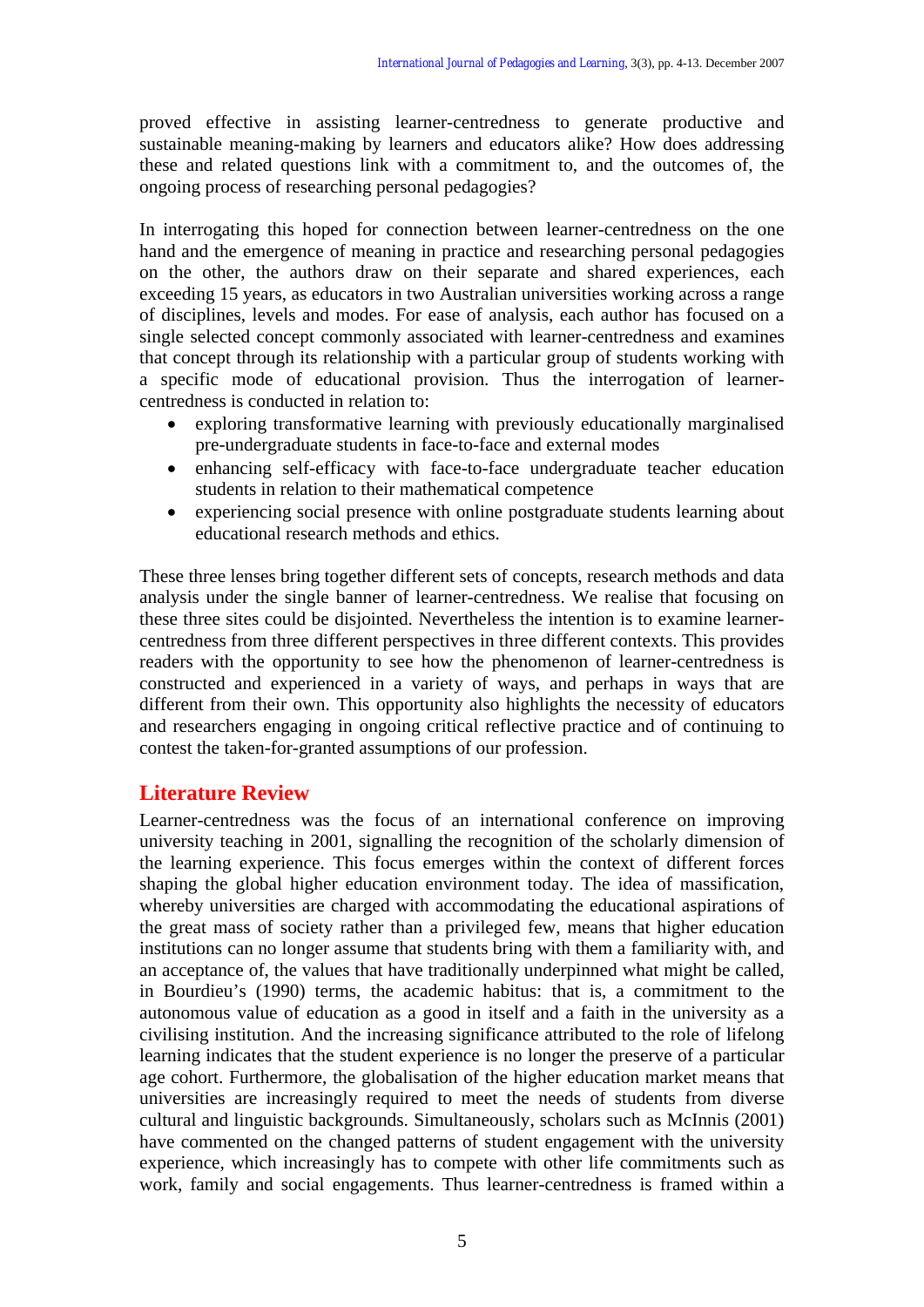focus on both the particular needs of individual learners and their cultural background and values.

Transformative learning can be framed as an outcome of, and a rationale for, a learner-centred approach to university study. For Cranton (1994, p. 4), transformative learning occurs when, "through critical self-reflection, an individual revises old or develops new assumptions, beliefs or ways of seeing the world". Thus, critical selfreflection is framed as a process through which educators can facilitate strategies for transformative learning. Similarly, Eisen (2001, p. 405) views reflection as a means through which a convergence of learning process and product can be realised in the form of an effective, independent learner who can manage everyday affairs and operate informedly and productively in society. At the same time, reporting "fundamental changes in preconceived ideas, beliefs, habits, or assumptions" (p. 335) as evidence of learner transformation in an online class, Boyer, Maher and Kirkman (2006) also noted that "The instructor role was found to be a vital component in the facilitation of transformative learning" (p. 335). Self-reflection, then, is a process through which the individual and cultural values of a learner-centred approach can be channelled into a journey of transformation.

As with self-reflection and its possibilities for transformation, the extent to which students perceive that they will be successful, or their self-efficacy, depends largely on how well they believe that they performed in the past (Bandura, 1986). Selfefficacy can therefore be raised when students experience success, provided that they believe that they have been successful. A learner-centred approach places less emphasis on competition and social comparative information, which inevitably has its losers, and is more consistent with a context in which one's success or feeling of success is not dependent on others performing less well (Moriarty, Douglas, Punch & Hattie, 1995). Students who have high levels of self-efficacy, in Bandura's terms, are more likely to believe that effort will lead to success. This fundamental proposition conveyed in Bandura's early, seminal work is still a key motivator in research on selfefficacy to the present day across a wide range of discipline areas (Eachus & Cassidy, 2006; Siwatu, 2007). Learner-centred approaches to increasing initial teacher education students' levels of self-efficacy and competence in mathematical problemsolving might emphasise students' areas of strength and provide interventions or circumstances and choices that facilitate improvements on an individual rather than a comparative basis. From the results of current research into student motivation and self-efficacy (Sungur, 2007), it might be anticipated that learner-centred approaches that encourage individual students to control which interventions they access may be the most effective in raising levels of self-efficacy and achievement.

Online education creates particular challenges and opportunities for practising and promoting learner-centredness. In addition to transformative learning and selfefficacy, social presence is worthy of consideration as a potential vehicle for enacting learner-centred approaches to learning and teaching in online environments. After all, presence "evokes the engagement and interaction assumed to lie at the centre of the learner–educator relationship", and presence "also betokens the empathy, encouragement, interest, and support and the emotional dimension of being human on which that relationship is presumed to be based" (Danaher, Hickey, Brown & Conway, 2007, p. 221). Likewise Snyder (2007) identified "the presence of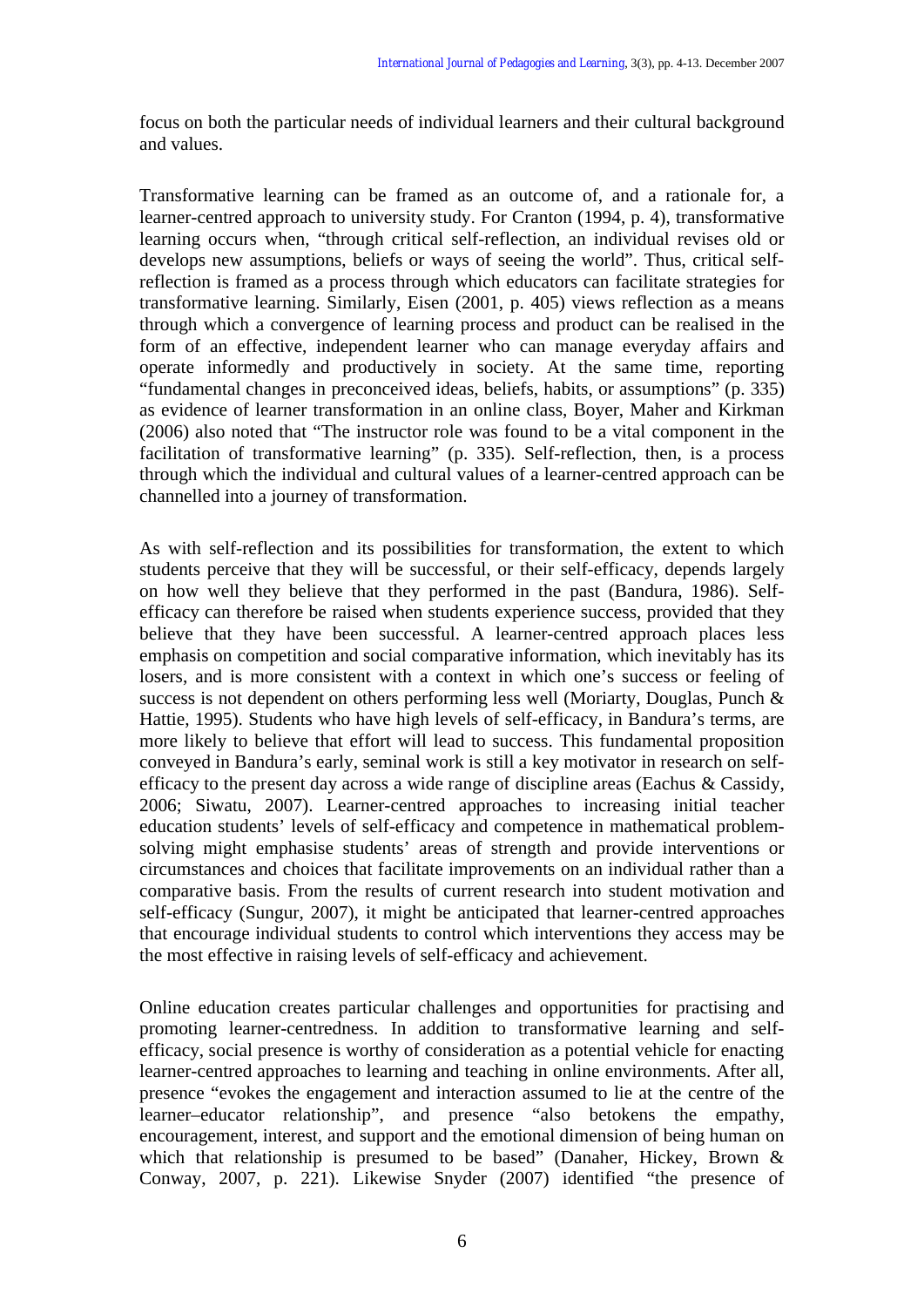technology" (pp. 5, 10) as a pervasive element of what she called "the digital culture" (p. 1), posited on the effective integration of the four components of technology, pedagogy, communication and organisational systems (p. 1). More particularly, Anderson (2004, p. 274) contended that social presence – which he juxtaposed with the equally significant cognitive and teaching presence – "relates to the establishment of a supportive environment such that students feel the necessary degree of comfort and safety to expressed their ideas in a collaborative context". At the same time, it is important to recall that online education is not automatically or necessarily learnercentred or based on positive social presence; that outcome has to be carefully planned, designed and implemented.

## **Research Design**

The preceding necessarily focused and circumscribed literature review examined specific links between accounts of learner-centred education and each of the three selected concepts of transformative learning, self-efficacy and social presence that informed the studies reported here. The transformative learning and social presence studies were qualitative in approach and the self-efficacy study was quantitative, using scales developed specifically for the MITES study, of which this report relates to one stage.

### *Transformative learning*

In the preparatory program at Central Queensland University directed at adult learners seeking to access undergraduate studies, there were 150 students in face-to-face classes and around 180 external students. All were Australian citizens or had permanent residency status. Students' responses to various instruments for developing critical self-reflection (temperament types test, hero's journey, journal, learning styles and multiple intelligences profile) were analysed.

Self-reflection plays a key role in transformative learning, enabling students to discard negative assumptions, beliefs and worldviews that have impeded their educational development. Thus, for adult learners in particular, a key challenge for educators interested in promoting transformative learning is to build in tools and techniques to foster critical self-reflection. Analysis focused on the techniques and strategies used by students and lecturers to foster such reflection.

### *Self-efficacy*

Eighty-one first year early childhood and primary initial teacher education students from a regional Australian university who tested below 80% competence in mathematical problem solving at the commencement of term and who then had the opportunity to attend mathematics competence classes (the intervention) before sitting a parallel competence test later in the term participated in the 2006 stage of the MITES study. In a repeated measures design, self-efficacy scales relating to students' confidence to solve mathematical problems and to teach mathematical problem solving across six areas – concepts, number, measurement, fractions, space, and chance and data – were administered pre- and post-intervention.

General Linear Model (GLM) Multivariate Analysis using SPSS (Statistical Product and Service Solutions – formerly Statistical Package for the Social Sciences) was used to test the efficacy of the intervention in relation to raising levels of self-efficacy. The self-efficacy scales, which matched items on the competence tests, were administered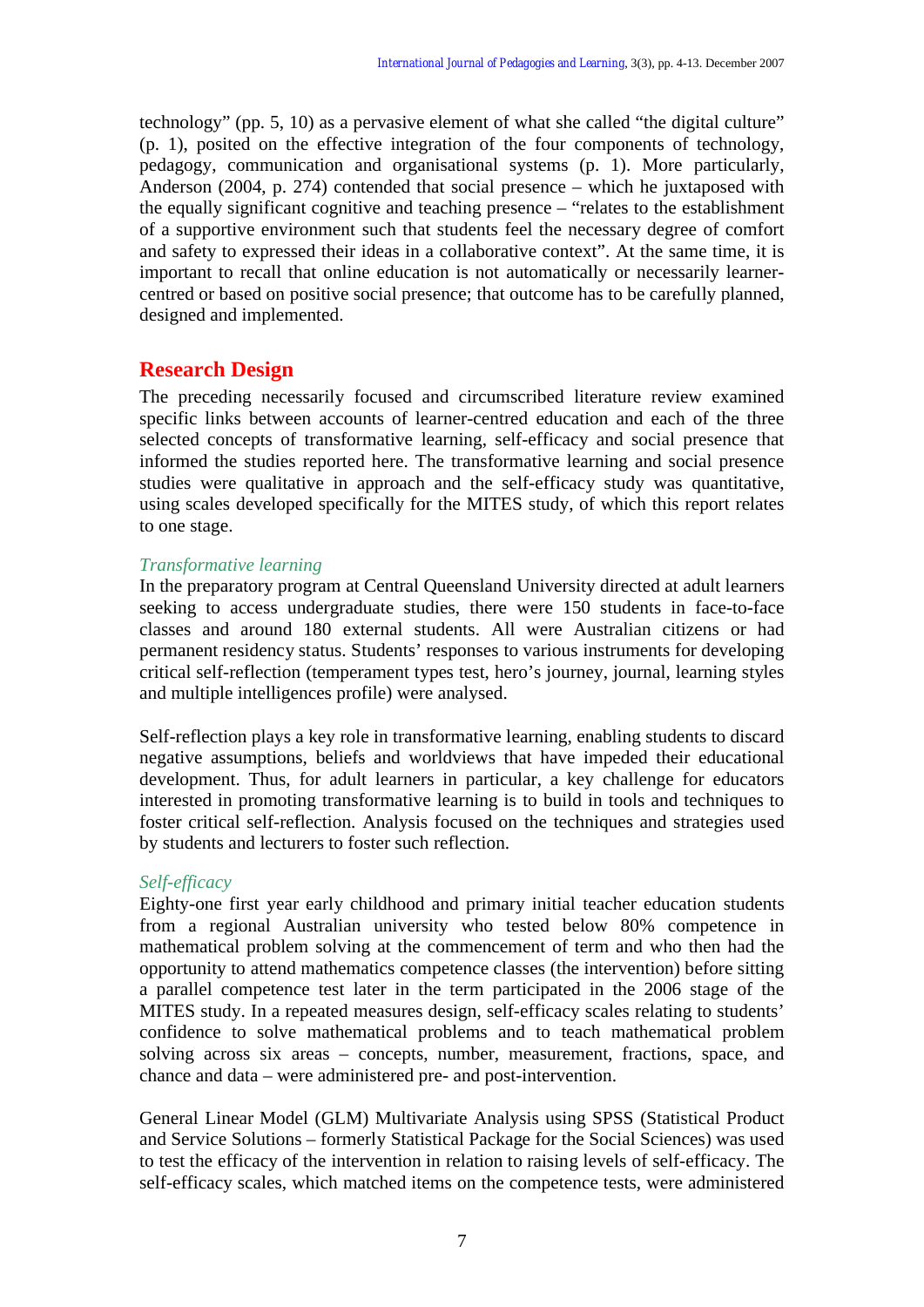immediately before students sat the competence tests pre- and post-intervention in order to ensure that self-efficacy responses were independent of the competence test. Bandura's (1986) three cautions – correspondence between the self-efficacy measure and the criterial task (in this case, the competence test); close proximity in time between the administration of the self-efficacy and criterial task measures; and specificity of the definition of self-efficacy (each scale contained 4-10 specific items) – were respected. Analysis of studies in which a low correspondence was found between self-efficacy and achievement showed that one or more of these cautions were violated (Pajares & Miller, 1994).

#### *Social presence*

The masters and doctoral students enrolled in two online courses in the Faculty of Education at the University of Southern Queensland were from Australia and a large number of other countries, including in the Asia Pacific, the Middle East and North America. The research ethics course had small cohorts (1 and 5 students in its first two offers) and the research methods had larger cohorts (ranging from 35 to 70).

Social presence is difficult to identify and analyse definitively and separately from the related phenomena of cognitive presence and teaching prescience (Anderson, 2004; see also Danaher, Hickey, Brown & Conway, 2007). Nevertheless a transformative approach to textual and thematic analysis (Rowan, 2001) is helpful in interrogating the online discussions for evidence of the presence or absence of social presence. This approach focuses on identifying explicit and implicit elements, as well as gaps and silences, in texts. Analysis was directed at theoretically informed clusters of themes within the data, comparing generally accepted dimensions of social presence with what emerged from the online posts.

## **Data Analysis**

Having outlined the research design components of the three studies (each of which equipped us to analyse each site in terms of its manifestation of learner-centredness), we turn now to present specific data from each study. This presentation is necessarily brief and selective; at the same time, all three data sets engage with the question of whether and how learner-centredness was promoted in each site of learning and teaching through the respective conceptual lenses of transformative learning, selfefficacy and social presence.

#### *Transformative learning*

The STEPS (Skills for Tertiary Education Preparatory Studies) at Central Queensland University is a preparatory program designed to assist interrupted adult learners access undergraduate university studies. These learners are interrupted in the sense that, for the most part, they failed to complete schooling to a level where they have the qualifications and skills necessary to gain direct entry to university programs. In many cases, STEPS students enter the program uncertain of themselves and their suitability for university, having had unfulfilling school experiences and come from a background in which education has not been valued. In other cases, students eagerly anticipate moving into the world of university study and the career options that it makes available. What is common among STEPS students is a sense of crossing a threshold into an environment that fosters a transformation in educational experience, career aspiration and self-conception.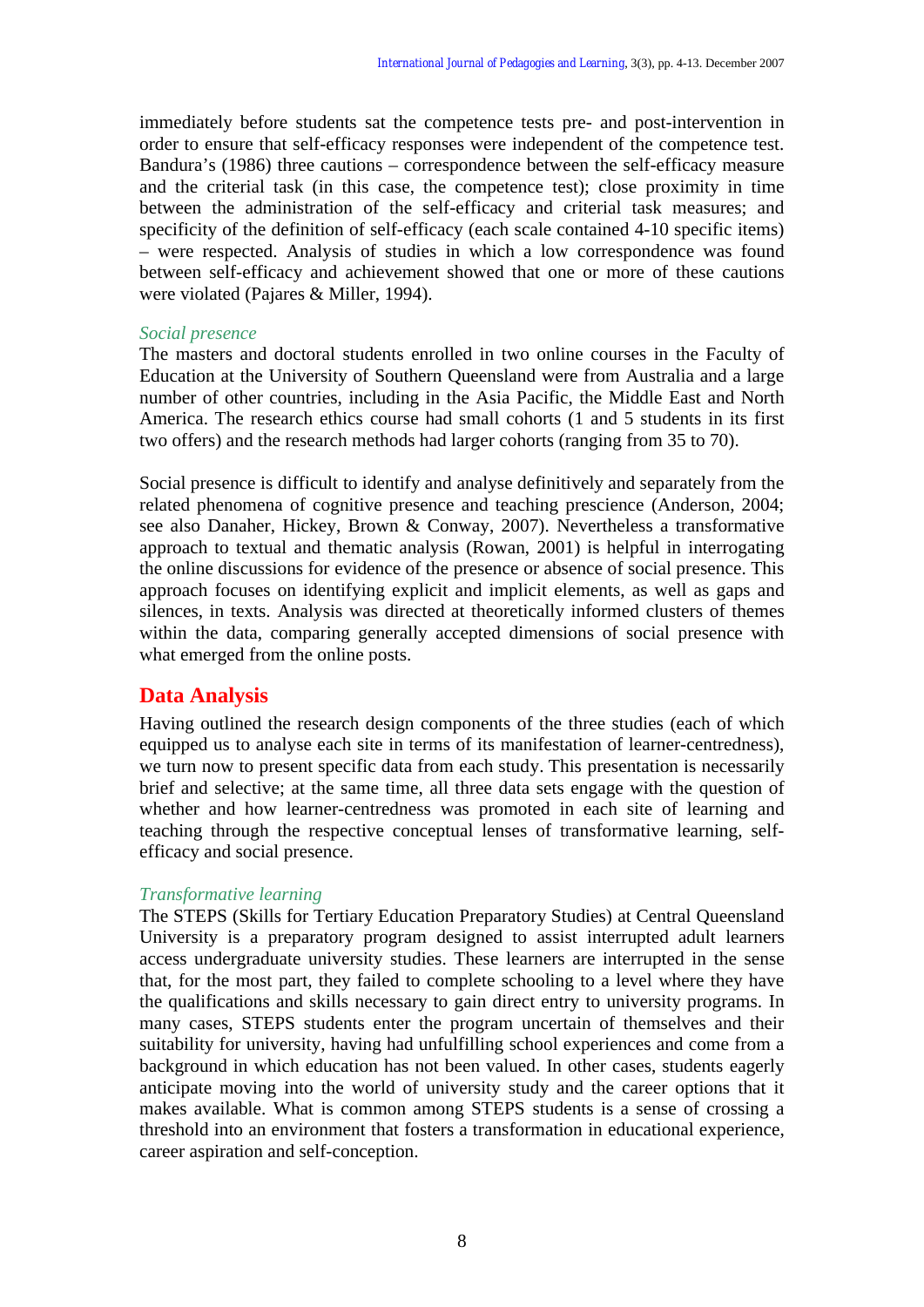As Cranton (1994) emphasises, the key to engaging transformative learning is marshalling critical self-reflection in order to revise old or develop new assumptions, beliefs and worldviews. From the beginning of the program, STEPS students are introduced to a range of techniques and models to foster such self-reflection. These are designed to enable students to step beyond themselves and develop a form of meta-literacy (Webb, Schirato & Danaher, 2002) to make sense of the ways in which they are constructed as learners. They develop an understanding of their temperament types, their learning styles and their multiple intelligences. They are introduced to journaling, and reflect upon the 12 stages of the hero's journey in order to make sense of the challenges that they encounter along the STEPS learning pathway. Such a meta-literacy can help students to recognise and reject negative self-images and to draw upon learning styles that suit their temperament and forms of intelligence to generate successful outcomes.

In relation to learner-centredness, it is evident that the STEPS program does not facilitate individually tailored curricula or enable students to collaborate with lecturers in designing their academic programs. At this stage of their learning journeys, it is more important to accustom students to the values of academic study rather than grant them relative autonomy in determining the form of that study. However, STEPS does facilitate a discourse for enabling students to reflect critically and imaginatively upon their own particularised ways of engaging with academic study. Students who develop the facility to invest themselves in this discourse do tend to discard cultural baggage that has impeded their capacity to transform their learning outcomes and cultivate the assumptions, beliefs and worldviews that will equip them to be successful undergraduate students. The next section of this paper reflects on the role of selfefficacy in fostering the skills of such undergraduate students.

#### *Self-efficacy*

The purpose of the 2006 stage of the MITES study was to begin to compare the relative efficacy of interventions intended to increase levels of self-efficacy and competence in mathematical problem-solving among first year initial teacher education students. After students were pre-tested for levels of self-efficacy (in terms of solving problems in mathematics and teaching others to solve mathematical problems) and competence in mathematics, those students who did not demonstrate at least 80% competence were provided with the opportunity to attend competence classes or access a range of other interventions before undertaking repeat tests of selfefficacy and a parallel test of competence later in the term.

The multivariate test results indicated significant increases in levels of self-efficacy across all six areas (concepts, number, measurement, fractions, space, and chance and data) for both self-efficacy related to problem solving and self-efficacy related to teaching problem solving in mathematics to others pre- to post-test. The multivariate tests for within subjects uniformly yielded highly significant results on all four multivariate tests (Pillai's, Wilks's, Hotelling's and Roy's). The tests for Within Subjects Contrasts for the self-efficacy\*competence class interactions indicated that the significant increases in levels of self-efficacy for all tests occurred regardless of regularity of attendance at competence classes.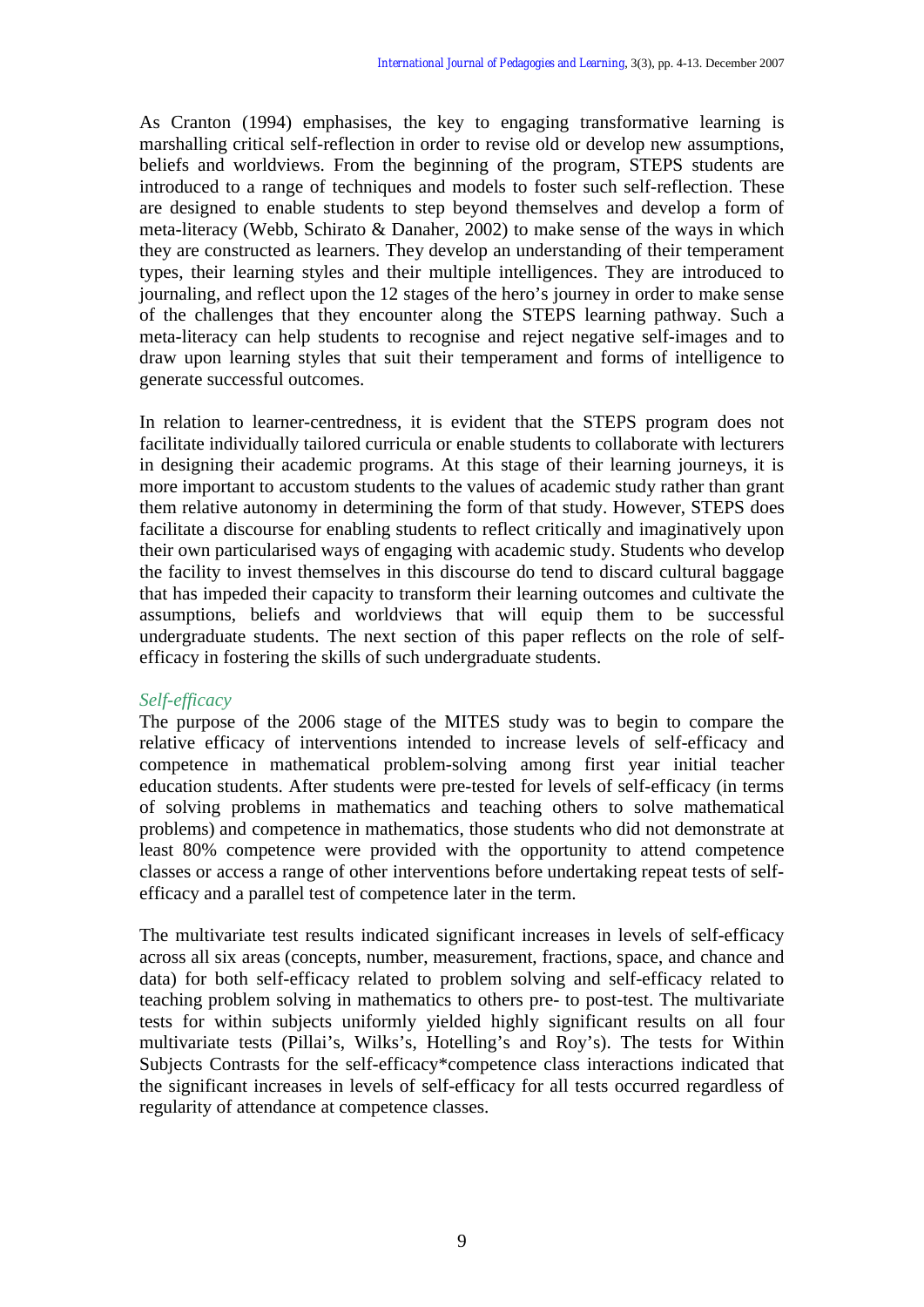While students who needed to increase their overall competence levels in mathematical problem-solving were encouraged to attend competence classes, passing the course was not conditional upon attendance; effectively students had the choice as to whether to attend competence classes and how regularly they would attend. There was also a range of other interventions at their disposal but these were accessed by very few of the students who took part in the pre- and post-tests of self-efficacy. These interventions included access to the university course management system Blackboard sites, access to staff at a centralised mathematics learning centre or consultations with their mathematics lecturers outside class.

While it was beyond the boundaries of this study to conclude that students were selective as to which competence classes they attended, it would seem logical that students who wished to maximise return for effort might choose to attend those classes that concentrated on areas that the results of their pre-test of competence indicated were areas in which they needed to improve. Future research needs to determine whether this is the case. It would also be worthwhile knowing whether giving students the responsibility of choosing which classes to attend is more effective than making it a formal requirement that they attend classes specified by academic staff members and consistent with areas needing improvement as indicated on the pretest of competence. Of particular interest might be whether students perceived one of these approaches to be more learner-centred than the other.

### *Social presence*

In relation to the students in the online postgraduate courses about educational research methods and ethics at the University of Southern Queensland, two theoretically informed clusters of themes within the students' and the academic staff members' posts to the WebCT discussion boards used in the two courses were selected:

- involvement and participation
- valuing diversity.

With regard to involvement and participation, as with any educational community there are varied levels and rates. Some students post messages often, using the online dialogue to inform and refine their developing thinking about complex issues. Other students post rarely and minimally, often asking practical questions about the summative assessment tasks. Undoubtedly some students are lurkers, never sending messages but hopefully reading those sent by others. The course coordinator (one of the authors of this paper) is conscious of striving to balance between sending too many and not enough posts. Unlike some online courses, these courses do not require group work and all assessment is individual, thereby limiting their participation mostly to one-to-one communication with the course coordinator and some other students.

Valuing diversity is likewise manifested partially rather than wholesale. On the one hand, the encouragement rather than the mandating of student involvement and participation means that many students demonstrate an interest in the views and experiences of others, partly as a framework for refining their own developing comprehensions of educational research methods and ethics. On the other hand, there is no explicit requirement of students to identify opinions with which they disagree and to devise strategies for understanding the bases and effects of those opinions, and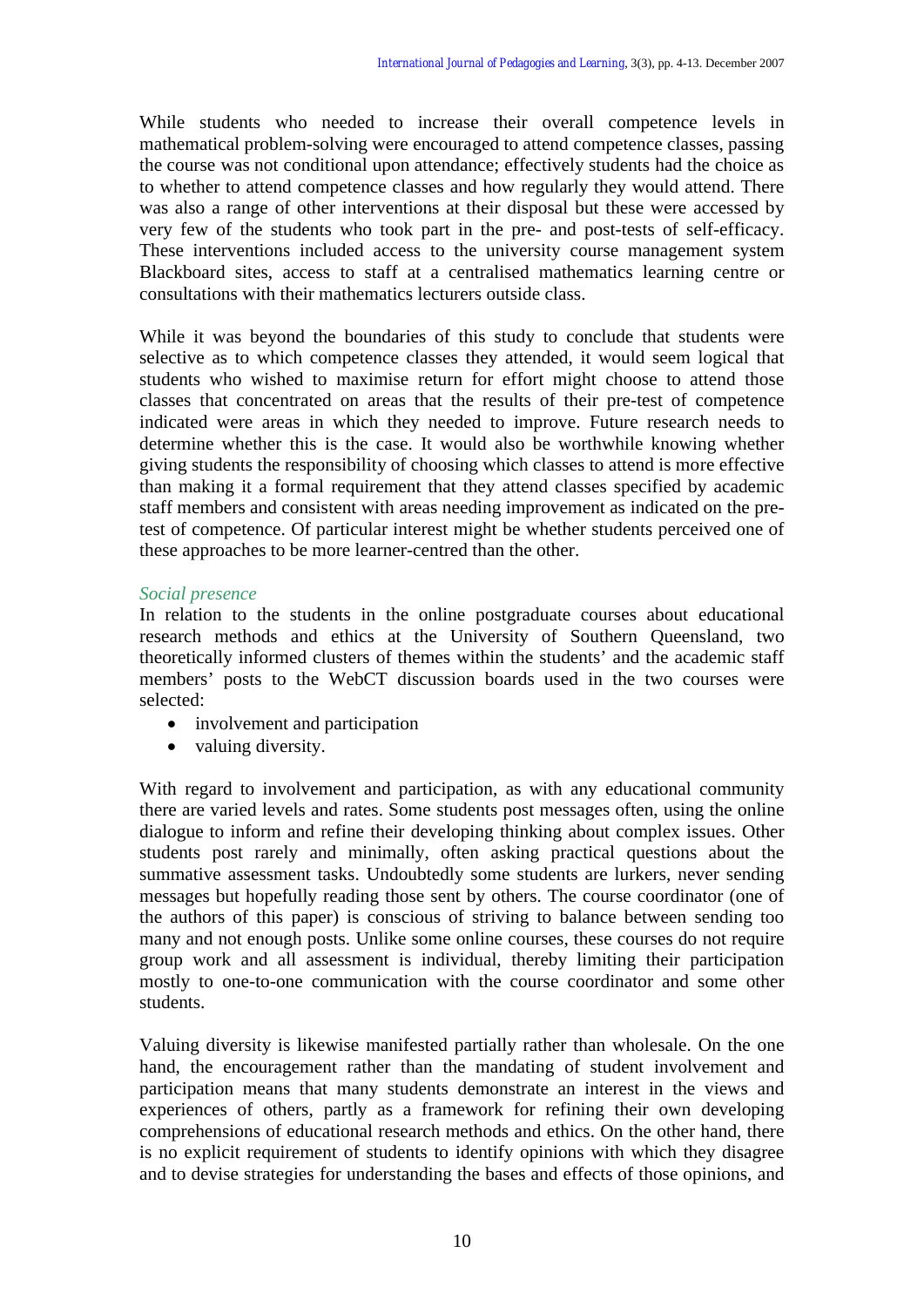it is certainly feasible that students complete both courses without undergoing any attitudinal change.

This necessarily focused analysis has identified some examples of social presence being enacted in the two courses under discussion, as well as some strategies of course design and pedagogy intended to promote such presence. At the same time, it must be acknowledged that students vary in their levels of interest in, and perhaps capacity for, enacting social presence. Likewise with learner-centredness: while both courses seek to ascertain students' experiential as well as their theoretical knowledge and encourage the valuing of diverse views and experiences, students are limited in the extent to which they interpret and engage with the requirements of the summative assessment tasks. Thus meaning-making by students and researching personal pedagogies by academic staff members (which are discussed more fully in the conclusion below) are – perhaps inevitably – located in particular contexts of space and time where social presence and learner-centredness are aspirations that are sometimes attained rather than outcomes that can be guaranteed.

## **Conclusion**

This paper examined three sites of learning and teaching in two Australian universities: pre-undergraduate students in face-to-face and external modes; face-toface undergraduate teacher education students; and online postgraduate students. The three concepts of transformative learning, self-efficacy and social presence were deployed to interrogate students' experiences and outcomes in those sites, and in the process to identify three currently significant educational implications of that deployment.

The first of those implications is meanings emerging in the practice of different types of students, different subject matter and disciplines, and different modes of provision. Meaning-making is not automatic in formal education; instead it can flower and flourish, or remain dormant and stagnant, according to the contexts and environments of the educational settings and the aspirations and assumptions of those who learn and teach within those settings. Transformative learning, self-efficacy and social presence are all potentially powerful processes that can certainly promote sustainable and transformative meaning-making, but they require persistent application and the allocation of appropriate time and other resources if they are to be effective.

The second key educational implication is academic staff members researching their personal pedagogies. All three authors have an interest in, and a commitment to, ongoing professional learning with a view to enhancing their teaching effectiveness, and they are convinced that transformative learning, self-efficacy and social presence, among others, constitute useful navigational tools as they negotiate their separate and shared pathways as university teachers and researchers. At the same time, they remain acutely aware of the institutional and systemic obstacles to the enactment of such learning and the multiple and competing priorities that they must juggle on a daily basis.

The same continuing struggle characterises the third key educational implication: the existence and relevance of learner-centredness in the three sites described here and in Australian higher education more broadly. There are certainly examples of attempts to promote learner-centredness in all three sites and enabled by all three concepts.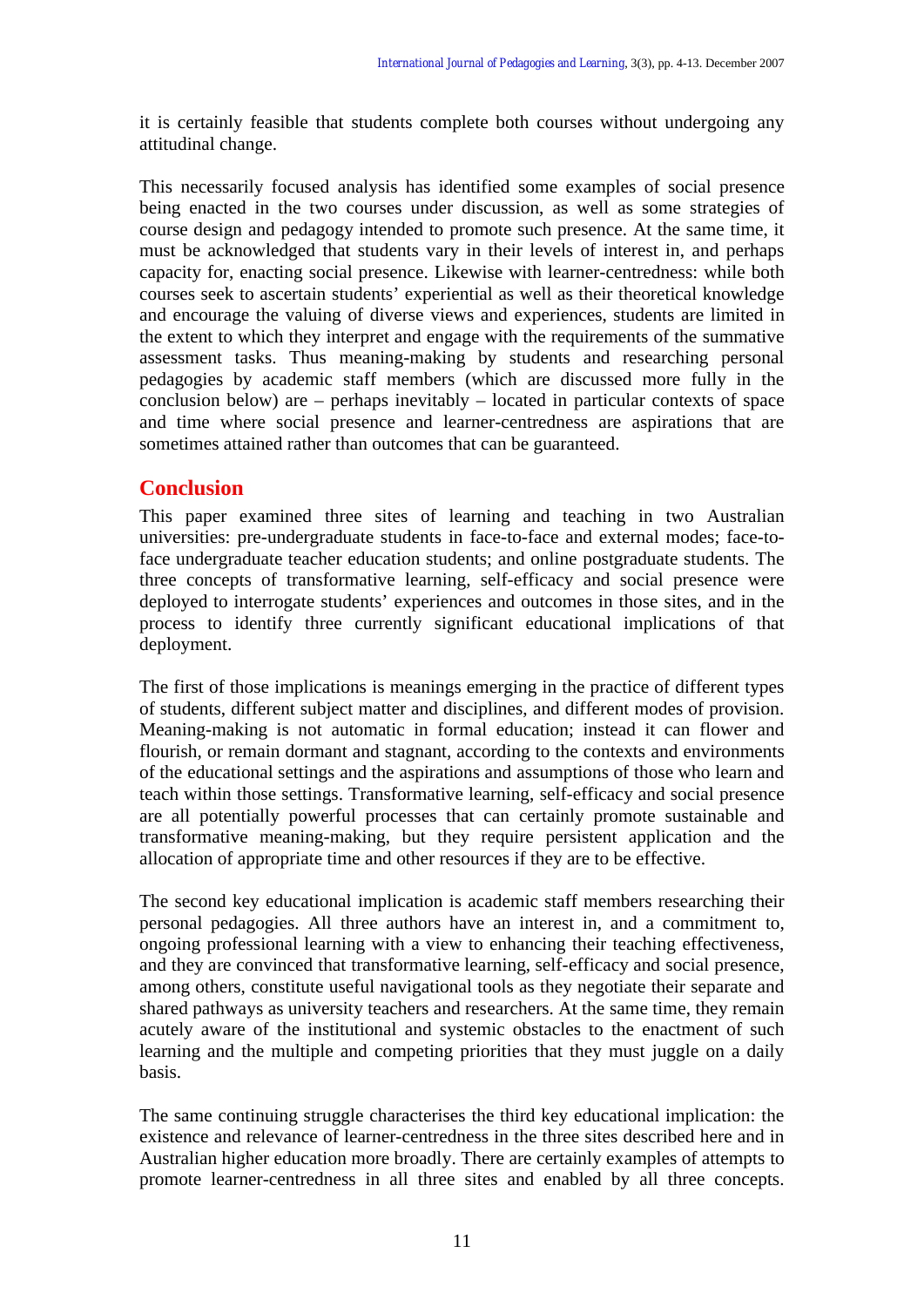Equally there is evidence of the increasing influence of other and less educationally productive discourses with which learner-centredness must compete for attention and recognition. So the report card on the three sites and their success in facilitating learner-centredness – as well as their effectiveness in enhancing meaning-making and in underpinning researching personal pedagogies – is likely to contain those two comments beloved of pedagogues down the ages: "Is trying hard" and "Can do better".

## **Acknowledgments**

The authors are grateful to the students and colleagues involved in the three educational sites reported here. They acknowledge the editorial encouragement and support of Ms Joan M. Conway and the timely and useful feedback of two anonymous referees about an earlier version of this paper.

## **References**

- Anderson, T. (2004). Teaching in an online learning context. In T. Anderson & F. Elloumi (Eds.), *Theory and practice of online learning* (pp. 273-294). Athabasca, AB: Athabasca University.
- Bandura, A. (1986). *Social foundations of thought and action.* Englewood Cliffs, NJ: Prentice Hall.
- Bourdieu, P. (1990). *The logic of practice* (translated by R. Nice). Cambridge, UK: Polity Press.
- Boyer, N. R., Maher, P. A., & Kirkman, S. (2006). *Journal of Transformative Education, 4*(4), 335-361.
- Cranton, P. (1994). *Understanding and promoting transformative learning: A guide for educators of adults.* San Francisco: Jossey-Bass Publishers.
- Danaher, P. A., Hickey, A., Brown, A., & Conway, J. M. (2007). Exploring elements for creating an online community of learners within a distance education course at the University of Southern Queensland. In R. J. Luppicini (Ed.), *Online learning communities* (pp. 219-240). Charlotte, NC: Information Age Publishing.
- Eachus, P., & Cassidy, S. (2006). Development of the Web Users Self-Efficacy Scale (WUSE). *Issues in Informing Science and Information Technology, 3*, 199-209.
- Eisen, Y. (2001). Reflection as a tool for helping university students to be effective learners. In *Learner-centered universities for the new millennium: 26th international conference Rand Afrikaans University Johannesburg, South Africa 9-12 July 2001* (pp. 405-410). Johannesburg, South Africa: Rand Afrikaans University.
- McInnis, C. (2001, August 13). Signs of disengagement? The changing undergraduate experience in Australian universities. Inaugural professorial lecture presented at the Centre for the Study of Higher Education, Faculty of Education, University of Melbourne, Melbourne, Vic.
- Moriarty, B. J., Douglas, G., Punch, K., & Hattie, J. (1995). The importance of selfefficacy as a mediating variable between learning environments and achievement. *British Journal of Educational Psychology, 65*(1), 73-84.
- Pajares, F., & Miller, D. (1994). Role of self-efficacy and self-concept beliefs in mathematical problem solving: A path analysis. *Journal of Educational Psychology, 86*(2), 193-203.
- Rowan, L. O. (2001). *Write me in: Inclusive texts in the primary classroom.* Sydney, NSW: Primary English Teachers' Association.